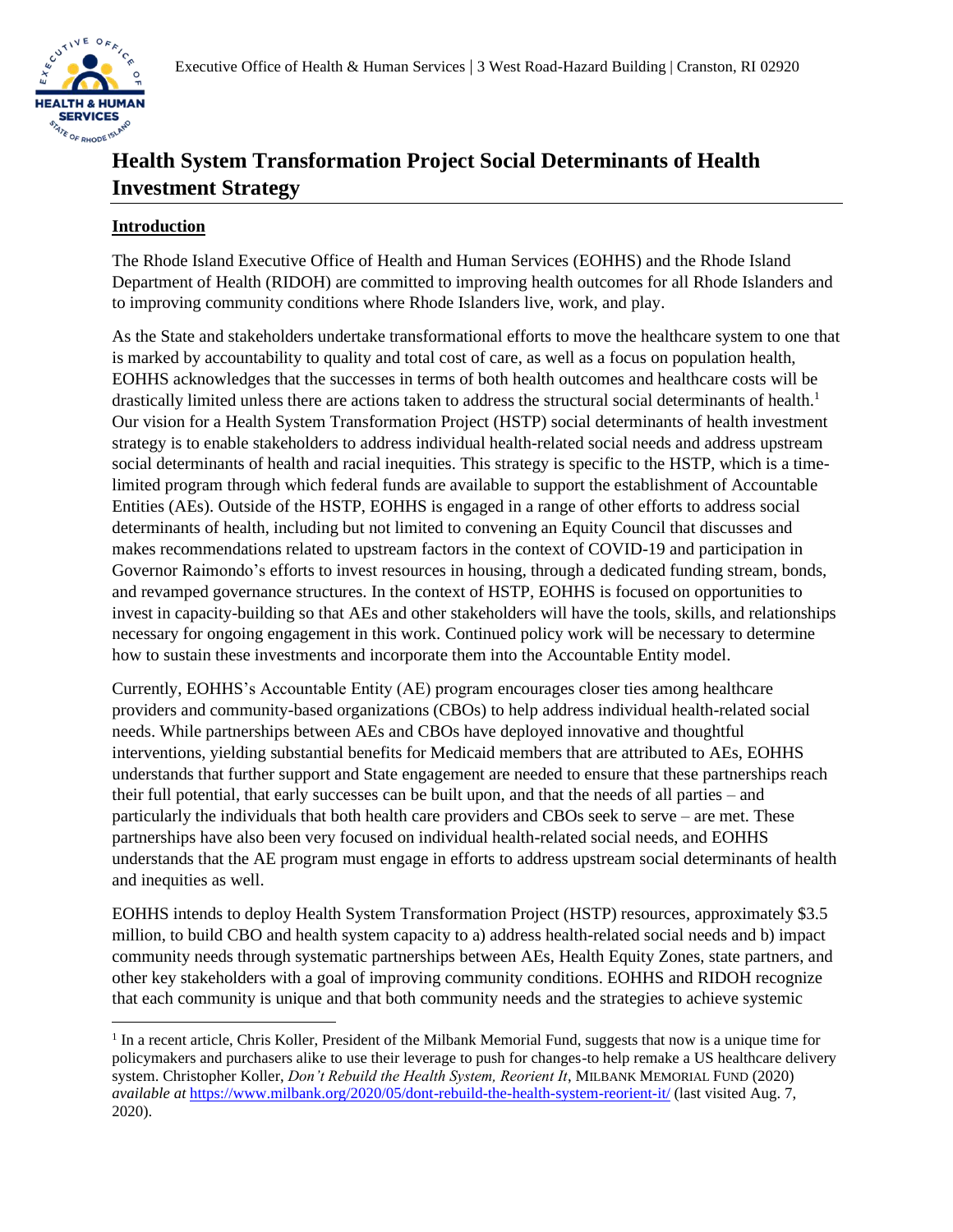changes to meet them will vary. The purpose of this document is to describe the proposed investments and strategy to reach our vision of reducing racial inequities by addressing the social determinants of health. These strategies were crafted following a literature review, surveys of AEs and CBOs, and stakeholder interviews that were conducted from May through July of 2020.

Research shows that health outcomes are determined by several factors. Genes and biology and clinical care each account for 10% of the variation in health outcomes across people. The physical environment, healthy behaviors, and social and economic factors account for 10%, 30%, and 40%, respectively. This means that community conditions affecting the physical environment, behaviors, and social and economic factors together account for 80% of the difference in health outcomes across people.<sup>2</sup>

Communities of color in what is now the United States have been systematically subjected to racism and poverty since long before the nation's founding. As a result, there are significant racial and ethnic disparities in health outcomes and healthcare access, which, as supported by the previously mentioned research, is largely influenced by community conditions. A recent illustration of the impact of this painful dynamic is the COVID-19 pandemic, in which Rhode Islanders of color have experienced disproportionate case rates and outcomes. Latinx Rhode Islanders make up 16% of Rhode Island

residents, but represent 44% of COVID-19 cases and over one third of hospitalizations. African Americans, who comprise 6% of the population, comprise 13% of COVID-19 cases and 14% of COVID-19 hospitalizations. There are also stark disparities by geography. For example, the rate of COVID-19 cases in the 02863-zip code in Central Falls is almost 30 times the rate of cases than in the 02874-zip code in Washington County. The drivers of these disproportionate impacts are inequities in social determinants of health such as health care access and utilization, types of employment, income, and access to housing. 3

The "Social Determinants and Social Needs: Moving Beyond Midstream" graphic provides a framework for social determinants of health interventions that EOHHS and RIDOH are using to guide HSTP investments. It illustrates the concept



<sup>2</sup> Determinants of Health Model based on frameworks developed by: Tarlov AR. *Ann N Y Acad Sci* 1999; 896: 281- 93; and Kindig D, Asada Y, Booske B. *JAMA* 2008; 299(17): 2081-2083.

<sup>3</sup> Centers for Disease Control & Prevention, *COVID-19: Health Equity Considerations and Racial and Ethnic Minority Groups* (July 24, 2020), [https://www.cdc.gov/coronavirus/2019-ncov/community/health-equity/race](https://www.cdc.gov/coronavirus/2019-ncov/community/health-equity/race-ethnicity.html)[ethnicity.html.](https://www.cdc.gov/coronavirus/2019-ncov/community/health-equity/race-ethnicity.html)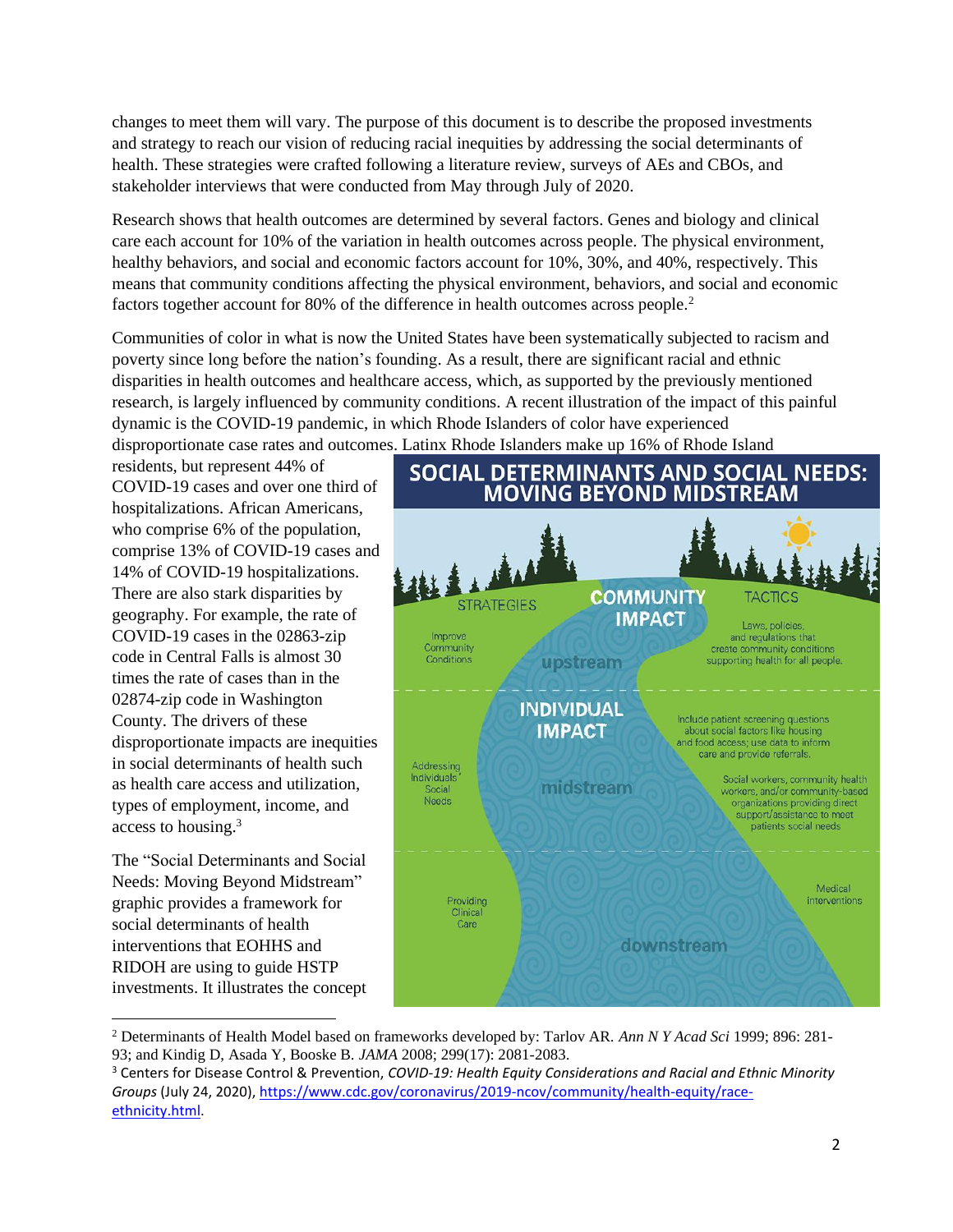of upstream, midstream, and downstream actions to improve health. <sup>4</sup> Upstream actions have a community impact and include "laws, policies, and regulations that create community conditions supporting health for all people." Midstream and downstream actions have an impact on individuals. Midstream actions address "individuals' social needs," while downstream actions include clinical care and medical interventions.

Because Medicaid eligibility is largely determined by an individual's income level, members experience higher rates of health-related social needs, including homelessness/unstable housing, food insecurity, lack of reliable transportation, limited access to child care, interpersonal violence, impacts of incarceration, and increasing social isolation, now being exacerbated by COVID-19. For purposes of both primary prevention and optimal management of existing health problems, it is vital to address these social needs as they affect individuals. It is also vital to address the underlying root causes of racial injustice and socio-economic disparities at the community level.

EOHHS and RIDOH intend to pursue a dual, mid- and up-stream approach, recognizing that by treating individual needs alone (mid and downstream) without addressing systemic factors like an acute shortage of affordable housing or the presence of food deserts in communities of color (upstream), it becomes likely that patients will be referred to service providers who cannot meet their needs.<sup>5</sup> Furthermore, without addressing the systemic drivers of inequity, the healthcare system will be perpetually paying on the back-end for poor health outcomes, while investments in treating individual health-related social needs become another cost within the healthcare system.

# **Vision**

EOHHS and RIDOH envision<sup>6</sup> that HSTP investments in a social determinants of health strategy will generate:

- 1. Robust coordination between healthcare providers and community-based organizations so that both parties are well-equipped to collaboratively address individual health-related social needs; and
- 2. Active engagement by health system participants in community-led processes focused on addressing upstream social determinants of health and inequities.

The proposed investments described here are meant to advance this vision and facilitate AEs' achievement of existing program requirements regarding the social determinants of health. As such,

<https://www.healthaffairs.org/do/10.1377/hblog20190115.234942/full/>

<sup>5</sup> See Elizabeth Tobin-Tyler & Benjamin Ahmad, *Marrying Value-Based Payment and the Social Determinants of Health through Medicaid ACOs: Implications for Policy and Practice*, MILBANK MEMORIAL FUND (2020), (discussing this dynamic as the problem of "building bridges to nowhere"), *available at* [https://www.milbank.org/publications/marrying-value-based-payment-and-the-social-determinants-of-health](https://www.milbank.org/publications/marrying-value-based-payment-and-the-social-determinants-of-health-through-medicaid-acos-implications-for-policy-and-practice/)[through-medicaid-acos-implications-for-policy-and-practice/](https://www.milbank.org/publications/marrying-value-based-payment-and-the-social-determinants-of-health-through-medicaid-acos-implications-for-policy-and-practice/)

<sup>4</sup> Brian Castrucci & John Auerbach, *Meeting Individual Social Needs Falls Short of Addressing Social Determinants of Health*, HEALTH AFFAIRS (Jan. 16, 2019), *available at*

<sup>6</sup> This vision is consistent with and supports the long-term vision outlined in the "Health in Rhode Island: A Long Term Vision" plan which was unveiled in January 2020. That vision, "Rhode Island is the healthiest state in the nation," articulates three tenants, that Rhode Islanders: have the opportunity to be in optimal health; live, work, learn and play in healthy communities; and have access to high-quality and affordable healthcare.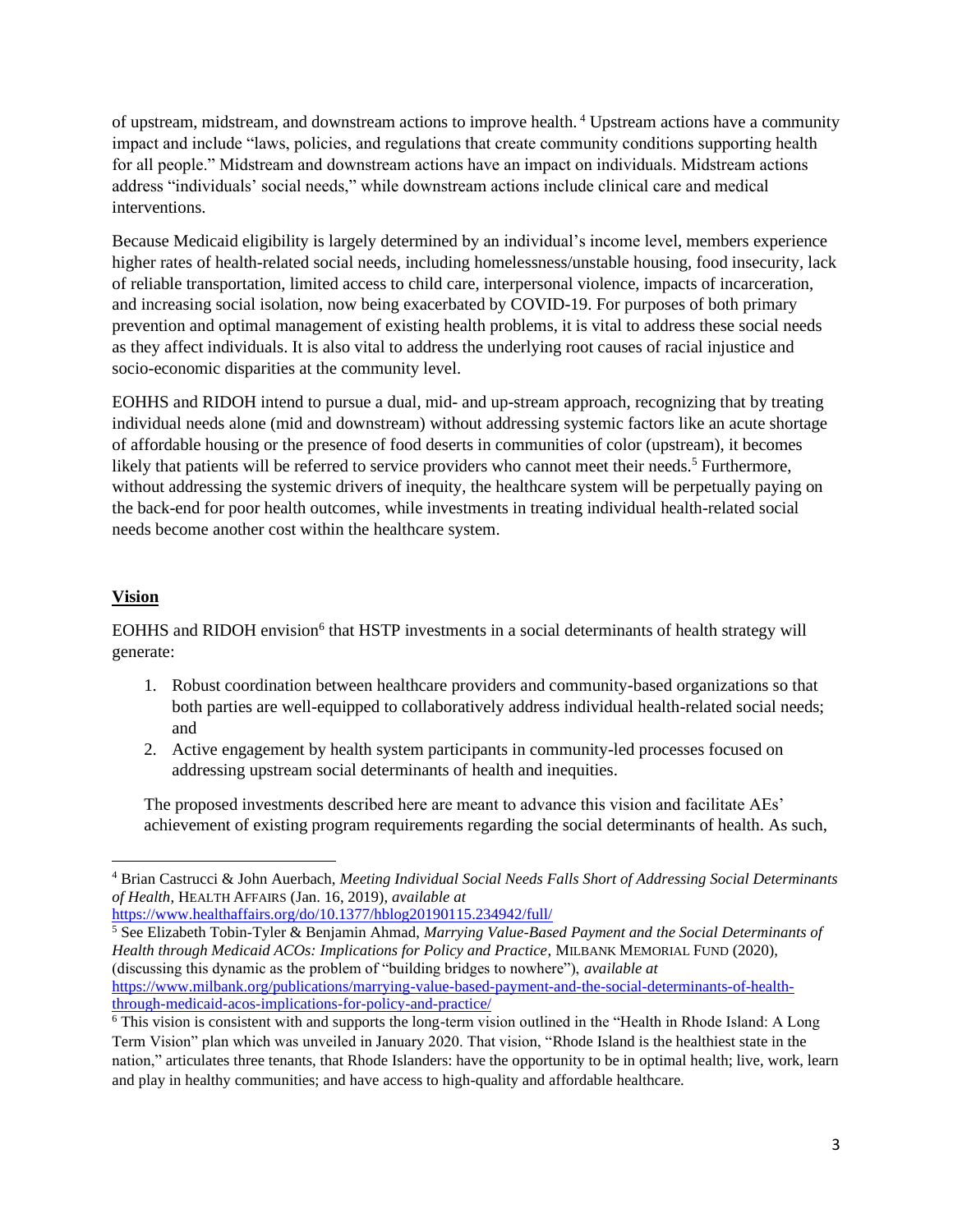we are using this document to organize and frame the investments within the two parts of the vision statement.

## **HSTP Investments**

Vision Statement: *Generate robust coordination between healthcare providers and community-based organizations so that both parties are well-equipped to collaboratively address individual health-related social needs*

Rationale: Since the inception of the program, AEs have been required to develop processes to screen members for individual social needs and employed interventions to address those needs. AEs have forged partnerships with community-based organizations, and 10% of their incentive funds are required to go to organizations outside of the AE to support efforts to address social determinants of health or behavioral health. EOHHS applauds the work to date and aims to invest in infrastructure to support this type of coordination – both in terms of information technology and staffing. EOHHS will procure a Community Resource Platform to enable systematized screening, referral, communication, and data sharing between AEs and community-based organizations. This should support AE workflows as they engage in screening and referral activities regarding social needs and ensure that community-based organizations are not forced to interface with AEs across different platforms.

The role of the community health worker has become a prominent feature of interventions to address individual level social needs, which we have seen take form in Rhode Island and nationally. The state and others have invested significantly in developing the community health worker workforce and deploying community health interventions, most notably through Community Health Teams funded by the State Innovation Model test grant and subsequently HSTP. It is EOHHS' intention to sustain the infrastructure that has been developed to date, and to allow AEs the flexibility to reconfigure the role of community health workers within broader care teams. To this end, EOHHS will continue to invest in community health teams, while taking steps to transfer the administration and operations of those teams to the AEs. EOHHS also intends to pursue coverage of community health worker services as a covered benefit, to ensure this critical function can be sustained beyond the lifetime of HSTP.

EOHHS has chosen not to dictate payment arrangements between AEs and community-based organizations but will continue to require that AEs invest 10% of incentive funds in the community. Furthermore, EOHHS believes that a centralized platform to support referrals and data collection as well as a sustainable funding stream for community health workers will makes it easier for AEs and community-based organizations to determine collaboratively how services in the community are rendered, navigated, and financed.

#### **Investment #1: : Community Resource Platform (CRP)**

When healthcare organizations screen and refer patients to CBOs to address health-related social needs, there is generally no feedback mechanism for the healthcare organization to know the outcome of the referral, precluding effective follow-up and outcome measurement. CBOs receiving referrals from healthcare providers generally have no access to the health care provider's information about the patient, which may limit the CBO's ability to provide holistic care and require an individual to share the same information repeatedly with different service providers, which can be a daunting process for the individual. In addition, there is also no effective way to document system-level data about CBOs' capacity to deliver services to address health-related social needs, besides anecdotal information. This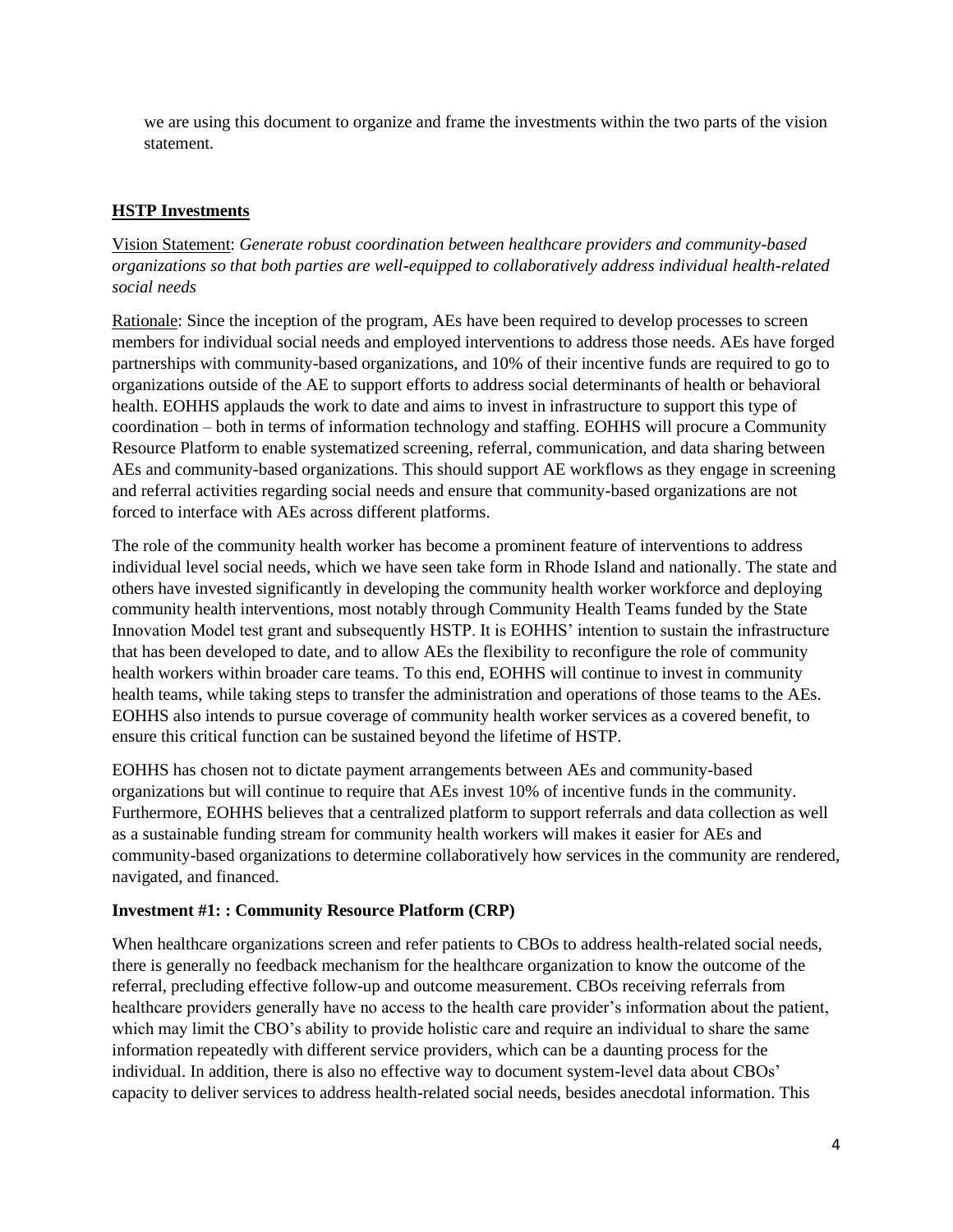lack of data makes it difficult to show how an inability to address social needs impacts healthcare provision, the cost of that care, and the potential return on investment on spending on broader social needs.

With a patient's consent, the CRP would allow a healthcare provider to send an electronic communication with relevant information about the client to the CBO, before the client arrives, allowing the CBO to spot issues that impact service delivery. If the client arrives and receives a service, the CBO can report back to the healthcare provider, closing the loop. If the CBO does not feel they can assist the patient, they can communicate this back to the provider or send the referral to another CBO. This may help reduce patients' experience of being shuffled across many different organizations that are not able to assist them. If the patient does not seek out the service, or if the CBO cannot immediately meet the patient's needs (for example if the patient is placed on a housing waiting list) the healthcare provider will also receive that information and know that the patient's problem could still exist.

We see this platform as centralized infrastructure that can help sustain implementation of CHTs and community clinical linkages achieved through the Rhode to Equity (see investment #3 below), as well as AE-CBO partnerships in general. The CRP can support health care organizations and CBOs to work as a team on issues that arise. If a client has multiple needs and has received multiple referrals, the CBOs and any CHT involved in the care would be able to communicate with each other and the healthcare provider as needed. Additionally, the platform would allow collection of data about the types of services that CBOs are not able to provide, whether due to limited staff capacity at the local CBOs or limited community resources (e.g., inadequate supply of affordable housing). In particular, EOHHS expects that data related to gaps in resource availability can help illustrate racial inequities. This will facilitate advocacy by healthcare organizations and CBOs to increase resources for CBOs and the communities in which their patients live, with a strong emphasis on ensuring adequacy of resources for communities of color.

EOHHS recognizes that some AEs have already purchased technology platforms designed to achieve these CRP goals and does not intend to require that AEs use the platform procured by EOHHS. However, we have heard from both AEs and CBOs that a single platform that can be used across the state will be highly valuable. A single platform will allow CBOs to invest their staff time and effort to maximize understanding and use of the platform, rather than needing to divide attention and effort across multiple platforms. Use of a single system will reduce the administrative burden of daily use and increase the degree to which CBOs integrate the platform into their daily workflow. AEs that adopt the CRP will benefit from state-supported training and ongoing engagement with the vendor. Additionally, a single, centralized platform can enable the state to observe the collective needs of our population and resource gaps to inform program and policy decisions.

#### **Investment #2: Community Health Teams**

The Community Health Teams (CHT), which are funded in part through HSTP, consist of community health workers (CHW), a behavioral health provider, a peer recovery specialist, a "Screening, Brief Intervention, and Referral to Treatment" screener, and access to specialty consultants and referrals to nonmedical services based on social determinants of health screening. The network of Rhode Island CHTs is an extension of primary care, working to facilitate access to community-based services to address complex environmental, medical, and behavioral health needs. CHTs are supported by the Care Transformation Collaborative (CTC). One critical aspect of CHT work is to make the healthcare system more accessible for patients and to bridge the historical and current gap that can be present between local communities and healthcare providers, especially for patients who may be subject to racism in different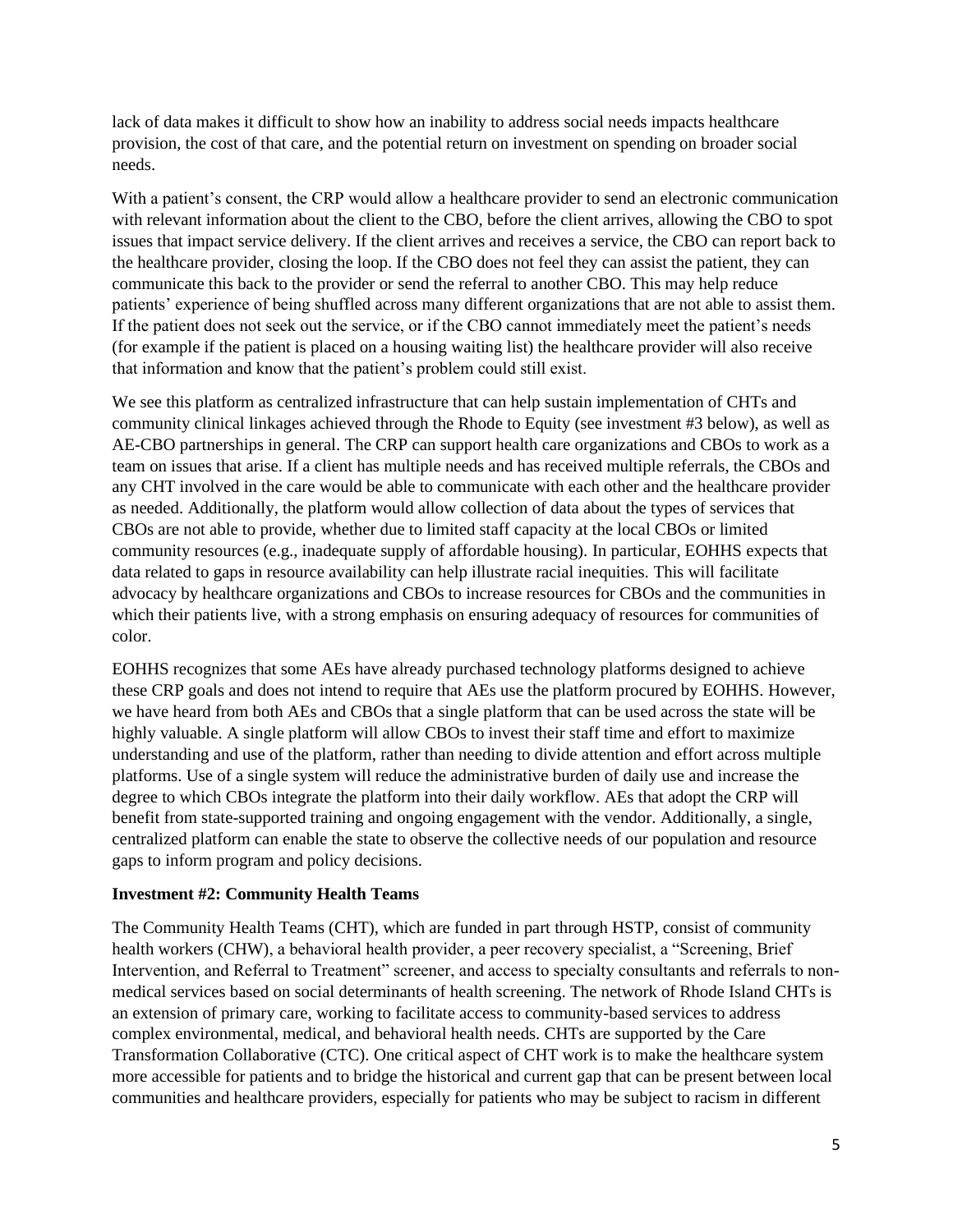areas of their lives – including in health care. CHTs are a critical element building trust and engagement between communities and the healthcare system.

EOHHS will continue to sustain the existing network of CHTs with HSTP funds and make administrative changes to promote closer alignment with AE operations. Existing contracts between EOHHS and CTC to support CHTs will be extended through June 30, 2021. Beginning in July 2021, EOHHS plans to integrate CHTs into the AE program, continuing to sustain CHTs with HSTP funds for the remainder of the HSTP program. EOHHS notes that the current CTC-led CHT program receives funding from several sources in order to implement the CHTs for patients with different insurance. HSTP funds are used to pay for services delivered to Medicaid members.

Recognizing that HSTP funds are finite, EOHHS will pursue long-term sustainability for CHTs. First, EOHHS has submitted for consideration through the Governor's budget process for state fiscal year 2022 a proposed initiative that includes the coverage of community health worker services. The passage of such an initiative would enable EOHHS to pursue CMS authority to include CHW services within the Medicaid benefit package, and sustainably finance these services. States such as Minnesota and Oregon have already received CMS authority for such reimbursement. In addition, EOHHS will work with CHTs, MCOs/payors and AEs to ensure that providers are able to bill for all services that are already covered by Medicaid. This may include identifying and addressing any barriers to billing as well as ensuring comprehensive understanding of what is covered. EOHHS understands that for CHW services and certain other elements of CHT work, fee-for-service billing may not be efficient and may also incentivize "volume over value." EOHHS expects to explore alternative payment methodologies, including but not limited to primary care capitation and care coordination capitation. Finally, EOHHS will work with AEs, OHIC, payers, and others to develop a sustainable payment model under which all entities whose patients/clients already benefit from CHTs or could benefit from CHTs, contribute to sustaining CHTs.

EOHHS recognizes that in addition to sustaining community health work, it is important to address the duplication and fragmentation that can happen when multiple organizations seek to serve the same population with similar services. EOHHS encourages MCOs, AEs and CBOs to identify duplication in their model as part of this comprehensive sustainability strategy and would be interested in HSTP projects that look to eliminate overlap in community health work that may arise from participation in Rhode to Equity, or in other areas of collaboration. EOHHS looks forward to working with stakeholders to identify solutions to duplication of CHW and CHT services and expects that addressing this problem will also enhance sustainability.

## Vision Statement: *Generate active engagement by health system participants in community-led processes focused on addressing upstream social determinants of health and inequities*

Rationale: EOHHS recognizes that addressing upstream social determinants of health is a paradigm shift and that AEs are not expected to singlehandedly solve systemic social problems. However, as stated above, without consideration of the structural factors that disadvantage certain populations that manifest in poorer health and higher costs, our collective ability to impact social determinants of health will be limited.

Strategically, EOHHS intends to foster this engagement primarily by building upon the robust, community-based collaborative infrastructure established by RIDOH's Health Equity Zone (HEZ) initiative. HEZ is an innovative, place-based approach that brings people together to build healthy, resilient communities across our state. The HEZ model encourages and equips the whole community to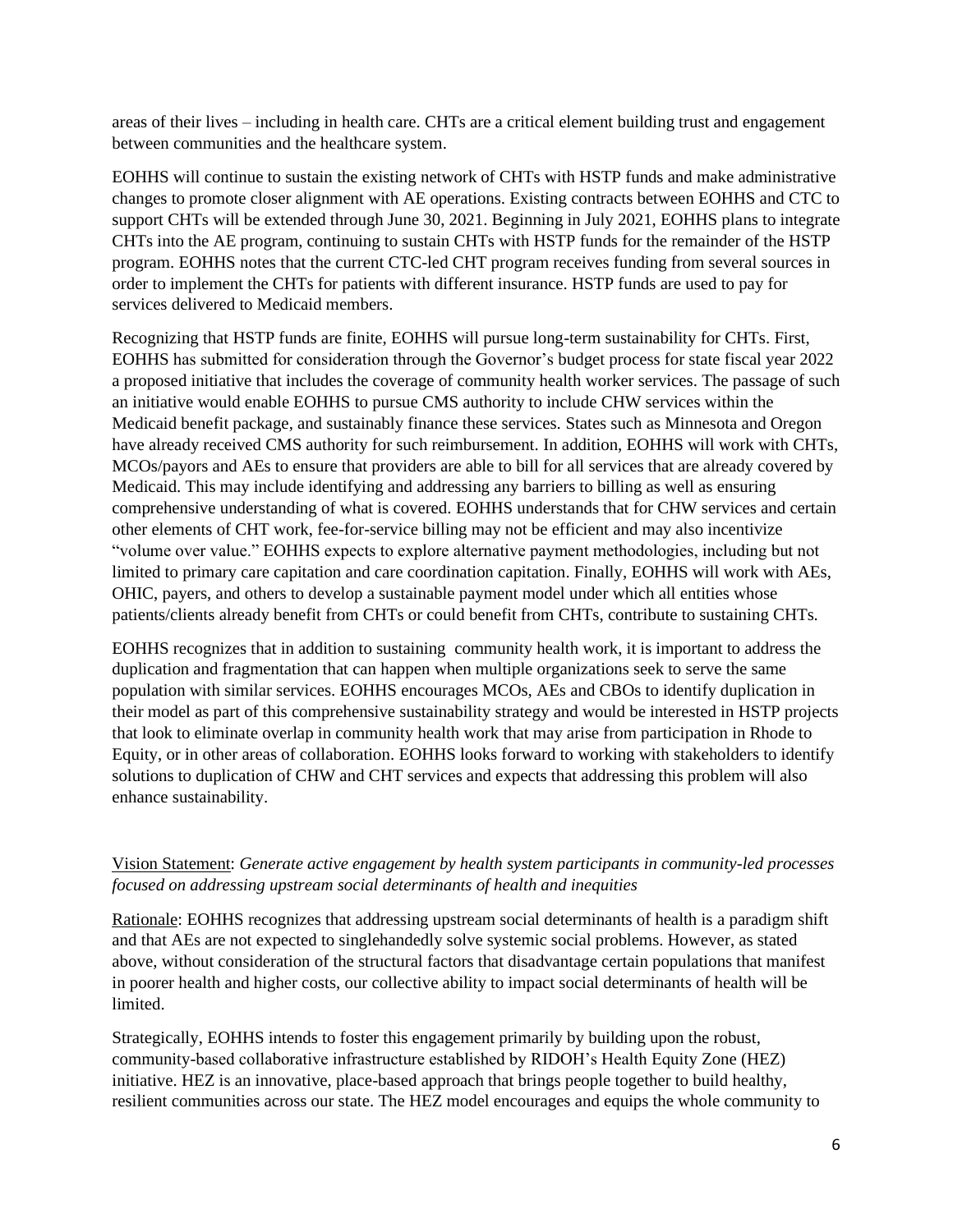collaborate to create healthy places for people to live, learn, work, shop, socialize and play. With 80% of health outcomes being determined in the communities where members live, it is essential to create meaningful connections between the AEs, MCOs and the HEZs. The Rhode to Equity described above is the primary path through which EOHHS and RIDOH will support development of these connections. The HEZs provide a governance structure that puts decision-making in the hands of the community. The HEZs also provide a process for understanding communities' specific needs and assets, an essential component for achieving health equity. EOHHS seeks to implement a strategy to connect AEs and other health system actors to the HEZ infrastructure as partners in addressing upstream determinants of health. This partnership model recognizes that while it would not be reasonable to expect the health system to resolve these issues on its own, the health system, like other community actors, does have a role to play. EOHHS will also allocate funds to communities directly through a participatory budgeting process, which will give communities the power to decide how to direct those resources.

EOHHS recognizes the challenges in connecting AEs, many of which serve patients across wide geographies, with a system of HEZs, which are place-based in nature. Further, there is no pre-existing, evidence-based model for systems-level community-clinical alignment. Therefore, it is the intention of EOHHS to approach this kind of engagement thoughtfully and with humility, and these investments represent a first step intended to forge a path for AEs, HEZs, and the state to enhance our collective ability to improve socio-economic conditions that impact health. As such, EOHHS is investing in a technical assistance program through which AEs, HEZs, CHTs, and other community members will engage in structured collaboration around a common, measurable goal. With the assistance of the tools and coaching described below, AEs, HEZs, and others will develop the shared understanding, relationships, skills, and capacity to work together effectively. These strong relationships, skills, and organizational capacities will be the foundation of the long-term community-clinical alignment that EOHHS seeks to foster. EOHHS expects that doing this work through the lens of a specific project will allow participants to form these connections more effectively than would be possible through more abstract discussions. The projects themselves are not expected to fully resolve local SDOH problems but will make positive impacts on the communities served while building AEs' organizational expertise in implementing place-based initiatives.

A second strategy to build community-clinical engagement is through participatory budgeting, through which AEs will collaborate with local communities to allocate HSTP funds to directly address communities' needs and give communities the power to decide how to direct those resources.

#### **Investment #3: Rhode to Equity**

RIDOH is currently supporting a project called the "Diabetes Health Equity Challenge: Supporting the community during the COVID-19 pandemic." The project is a short-term (five month) learning collaborative to build clinical-community linkages to support people living with diabetes who might be especially vulnerable to equity gaps in the context of COVID-19. Under the program, geographicallybased teams applied to collaboratively work to improve outcomes for people with diabetes who are at risk of poor outcomes in the context of the pandemic. Teams consist of an AE, a Health Equity Zone; a Community Health Team; and community member with lived experience. There are currently two teams participating in the Challenge. Teams receive coaching in applying Pathways to Population Health<sup>7</sup> tools

<sup>7</sup> See *Population Health: Resources*, INSTITUTE FOR HEALTHCARE IMPROVEMENT, <http://www.ihi.org/Topics/Population-Health/Pages/Resources.aspx> (last visited Aug. 7, 2020); Somava Saha Stout et al., *Pathways to Population Health: An Invitation for Health Care Change Agents*, *available at* [https://52617c5c-](https://52617c5c-94de-4151-8b87-7265db51f116.filesusr.com/ugd/d072cc_8742cb3e9c5e410ba57ef587603f5983.pdf)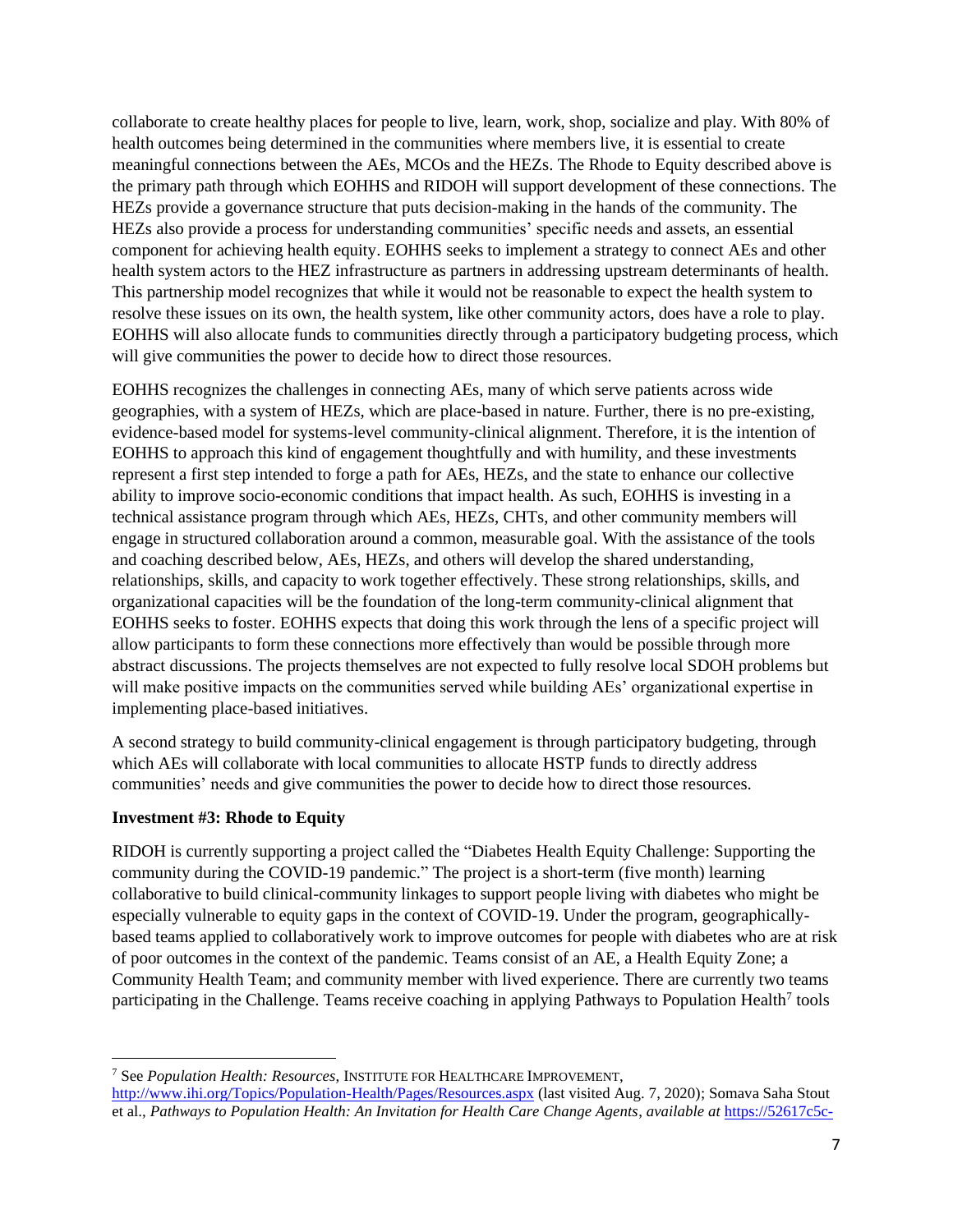from national experts through a Learning Collaborative, as well as technical assistance in implementing local practice/organization changes and working towards upstream solutions to solve systemic health inequities.

The Pathways to Population Health framework encourages organizations to increase their capacity in four domains:

- Supporting physical and mental health  $-e.g.,$  team-based care, behavioral health integration, care management
- Supporting social and/or spiritual well-being e.g., social determinant screening and referrals to resources
- Supporting community health and well-being  $-$  e.g., community partnerships
- Supporting communities of solutions  $-e.g.,$  policy work

The two existing Health Equity Challenge teams completed the Pathways to Population Health Compass assessment tool to identify the state of each participant's activities to advance these domains, as well as components of stewardship, equity, payment, and partnerships with people with lived experience. The purpose of the assessment is to identify areas where team members will need to direct more improvement efforts and to then identify areas where team members did improve at the end of the project.

The assessment consists of a series of statements that represent the current state of an organization's work, each of which is associated with a numerical score. For example, under Stewardship, an organization might choose "Our board and senior leadership do not consider addressing the health of the population, at large, to be our organization's responsibility," which is a score of 0, or "Our organization is part of a multi-stakeholder coalition working to improve health, well-being, and equity in our communities, with shared governance and dedicated resources to advance the work across stakeholders," which is a score of 4. Through the work of the Health Equity Challenge, the two teams made changes in their organizational practices that led to meaningful improvements in participants' Compass assessment scores.

EOHHS and RIDOH will collaborate to expand the Health Equity Challenge, renaming it "Rhode to Equity," so that all six (6) AEs have the opportunity to participate. EOHHS and RIDOH understand that several AEs serve patients across several Rhode Island regions and that in several communities several AEs may serve patients in the same geography. For this reason, EOHHS and RIDOH plan to permit flexibility on team composition, allowing AEs to participate in up to two teams and also allowing more than one AE to participate on a single Rhode to Equity team. Teams will receive facilitation and coaching through Well-Being and Equity in the World via a Learning Collaborative structure. Limited financial support will be available to support organizations and individuals in spending time engaging in the Learning Collaborative.

The core work of Rhode to Equity teams will be to jointly identify health outcomes on which to focus (e.g., diabetes in the current model), as well as the social needs/ risk factors that they will address in order to improve the focal health outcome and the communities where individuals live, work, and play. Through Rhode to Equity, participating AEs, HEZs, and other CBOs will develop a joint plan to tackle a health outcome of their choosing that is targeted to address the needs of AEs' patients and their communities. These areas of focus can be the same areas currently being addressed by AEs, but areas for which integration with a HEZ and other CBOs will be beneficial in fully meeting patient need. EOHHS

[<sup>94</sup>de-4151-8b87-7265db51f116.filesusr.com/ugd/d072cc\\_8742cb3e9c5e410ba57ef587603f5983.pdf](https://52617c5c-94de-4151-8b87-7265db51f116.filesusr.com/ugd/d072cc_8742cb3e9c5e410ba57ef587603f5983.pdf) (last visited Aug. 7, 2020).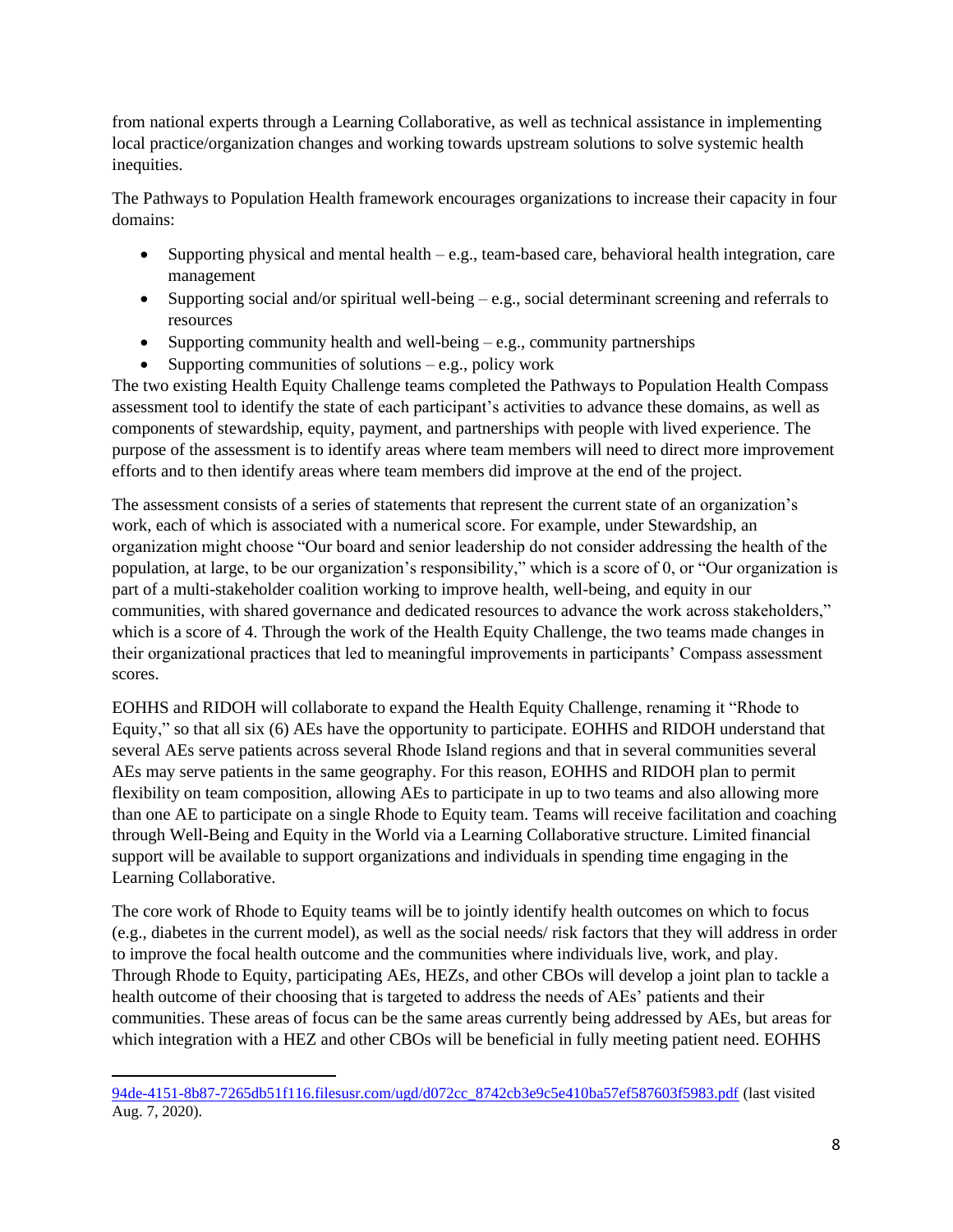and RIDOH recognize that it may be important for teams to invite one or more other CBO partners to the table to bring specific expertise related to the social need/risk factor the team chooses to work to address. This would potentially include organizations that provide or do work related to social services, legal services, behavioral health services, and/or services for people with intellectual/developmental disabilities. Although managed care organizations (MCOs) are not a required team member, they are encouraged to participate. EOHHS anticipates MCOs will offer these teams the resources they have already built that will be helpful to the success of these collaboratives, such as, but not limited to, claims data analysis.

The Rhode to Equity creates a process for healthcare providers and community partners to come together and workshop an issue collaboratively. Through this approach, and with the help of a facilitator, the stakeholders are able to translate each other's respective languages and create working relationships that recognize the value that each group brings with the common goal of improving the health and wellbeing of the people that they mutually serve and support. One benefit of this is that the team members are expected to develop the skills and processes needed to better coordinate the healthcare services and social services to improve health outcomes for Medicaid members. In addition, the collaborative is expected to support participants in joint work to address upstream social determinants of health, including through engagement in advocating for positive policy change.

EOHHS and RIDOH expect that these changes in organizational processes and practices will be reflected in improved Compass assessment scores, which will demonstrate how participants have enhanced their midstream and upstream work as well as their internal processes and practices to improve equity and eliminate racism within their organizations. EOHHS expects that Compass assessment improvements will be even greater than those seen in the Health Equity Challenge, because teams will have a full year for the work. It is EOHHS' hypothesis that the organizational changes reflected in improved Compass assessment scores will enable AEs to better manage population health, which should ultimately be reflected in TCOC.

This investment in team members' organizational capacity (including skills, processes, collaborative relationships, and focus on midstream and upstream work) will ensure that teams can continue their Rhode to Equity projects, engage in additional projects, and continue their joint work to improve health and wellbeing long after this specific program comes to an end.

The current Health Equity Challenge is slated to run through September 2020. Beginning in October, RIDOH plans to engage in a process with current participants and consultants to identify lessons learned to help improve the program design before expansion.

#### **Investment #4: Participatory Budgeting**

Participatory Budgeting is a democratic process in which a government agency funds a facilitator who assists members of the community to decide how to spend part of a public budget. Participatory budgeting provides community members with true decision-making power over real money. It gives voice to the community and those with lived experience of systemic racism, of what it means to navigate the health system as a BIPOC, and as a Medicaid beneficiary. It brings those we serve "into the room" in a meaningful way.

Participatory budgeting funds from HSTP will be focused on addressing upstream social determinants of health, while remaining consistent with the obligation to use HSTP funds towards "the establishment of AEs." EOHHS and RIDOH recognize that although the healthcare providers and social service providers play a very large role, there also need to be investments in the communities in which Medicaid members